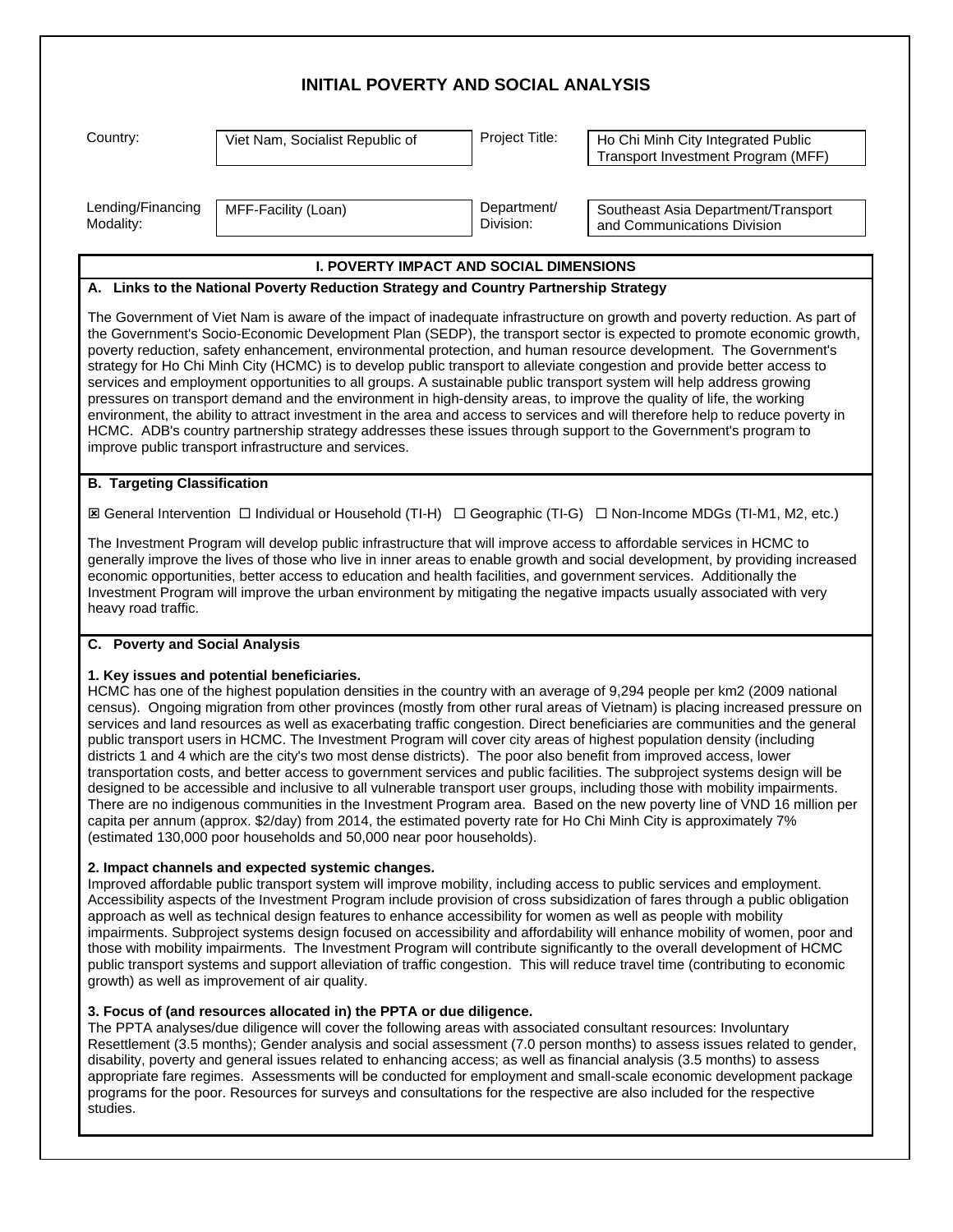**4. Specific analysis for policy-based lending.** Not applicable.

## **II. GENDER AND DEVELOPMENT**

1. What are the key gender issues in the sector/subsector that are likely to be relevant to this project or program? The social benefit and usability of transport infrastructure is enhanced when the design is based on appropriate consultation and social preparation including gender analysis. While women are key transport user stakeholders, the design and operation of transport infrastructure is commonly at risk of being undertaken in a gender-blind approach and without adequate consultation with the end users and those hosting the infrastructure to determine their specific needs. Aspects such as accessibility, safety for women, linkages with integrated public transport, as well as design of ancillary facilities need to be taken in to account as part of the consultation and design process.

2. Does the proposed project or program have the potential to make a contribution to the promotion of gender equity and/or empowerment of women by providing women's access to and use of opportunities, services, resources, assets, and participation in decision making?

 $\boxtimes$  Yes  $\Box$  No

Low income women and children will benefit from easier urban transport services, time savings and improved access to medical facilities and other social services, and from a general improvement in their quality of life. Women will also benefit from better public transport to access jobs, and increased opportunities for selling and buying goods at markets. A gender action plan will be developed that will assist to enhance these general benefits as well as targeted for public transport measures under the Investment Program.

3. Could the proposed project have an adverse impact on women and/or girls or widen gender inequality? □ Yes ⊠ No

Under the ensuing subprojects, women are more vulnerable to hardship due to the loss of their economic and social base as a result of land acquisition and relocation. Women will also face other social risks such as the potential for marginalization in the design and operation of the subprojects if their needs are not adequately assessed and purposively incorporated. These risks will be addressed through gender elements in the resettlement plan as well as Gender Action Plan and social action plan to promote incorporation of gender dimensions in the project design and operation.

4. Indicate the intended gender mainstreaming category:

 $\square$  GEN (gender equity theme)  $\square$  EGM (effective gender mainstreaming)

 $\Box$  SGE (some gender elements)  $\Box$  NGE (no gender elements)

## **III. PARTICIPATION AND EMPOWERMENT**

1. Who are the main stakeholders of the project, including beneficiaries and negatively affected people? Identify how they will participate in the project design.

National, city, and commune government officials, development partners, Steering Committee for poverty reduction, small business owners, affected community representatives, and relevant mass organizations (CSOs) such as Vietnam Women's Union and Youth Union. City Authorities and transport/metro implementation authority will be closely involved in the Investment Program design preparation. During implementation of the resettlement plan, individual and group consultations will be undertaken with affected people across a range of sites in urban areas. A participatory approach will be used to determine the location and design of some subproject features, such as MRT or BRT station entrance locations, underpasses and other public transport accessibility measures for local communities.

2. How can the project contribute (in a systemic way) to engaging and empowering stakeholders and beneficiaries, particularly, the poor, vulnerable and excluded groups? What issues in the project design require participation of the poor and excluded?

The ensuing project will empower poor people through provision of affordable transport service. For those with mobility impairments, the project design features will provide them with enhanced mobility compared to other forms of transport. The project design during the PPTA stage will incorporate the results of consultations with transport users from a variety of profiles, including poor and other marginalized groups, especially on issues of station and ancillary infrastructure design and fare regimes.

3. What are the key, active, and relevant civil society organizations in the project area? What is the level of civil society organization participation in the project design?

**H** Information generation and sharing **M** Consultation **L** Collaboration **L** Partnership

4. Are there issues during project design for which participation of the poor and excluded is important? What are they and how shall they be addressed?  $\boxtimes$  Yes  $\Box$  No

The technical design of the public transport infrastructure and ancillary facilities, as well as connectivity and fare structures require consultation with future users, including women, elderly, school children, poor and those with mobility impairment. Consultations with transport users will be undertaken through key informant interviews and focus group discussions and will specifically include such potentially marginalized groups. These consultations will be undertaken as part of the gender and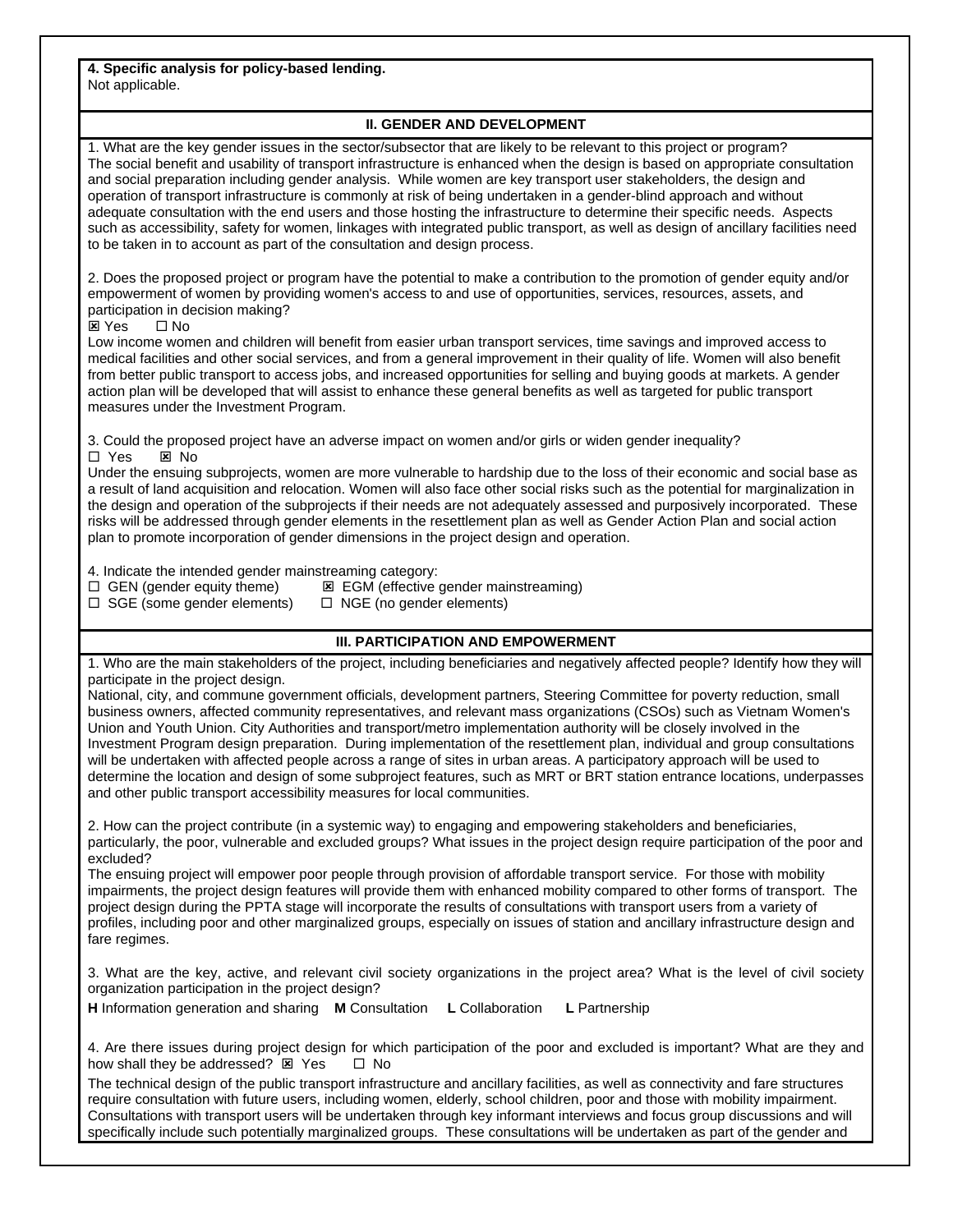social analyses for which consultant resources are included in the PPTA. **IV. SOCIAL SAFEGUARDS A. Involuntary Resettlement Category** 図 A □ B □ C □ FI 1. Does the project have the potential to involve involuntary land acquisition resulting in physical and economic displacement? **Ø** Yes □ No The MRT and BRT line will be underground and elevated along a wide section of road, but it is expected the land acquisition and resettlement impacts will be mainly around station locations. The station locations will be determined under the PPTA, so specific impacts could not be identified at this stage, but is expected to exceed 200 affected persons. 2. What action plan is required to address involuntary resettlement as part of the PPTA or due diligence process?  $\Box$  Resettlement plan  $\boxtimes$  Resettlement framework  $\Box$  Social impact matrix  $\square$  Environmental and social management system arrangement  $\square$  None **B. Indigenous Peoples Category** □ A □ B **KIC** □ FI 1. Does the proposed project have the potential to directly or indirectly affect the dignity, human rights, livelihood systems, or culture of indigenous peoples?  $\Box$  Yes  $\boxtimes$  No 2. Does it affect the territories or natural and cultural resources indigenous peoples own, use, occupy, or claim, as their ancestral domain?  $\Box$  Yes  $\Box$  No Project within central area of HCMC. 3. Will the project require broad community support of affected indigenous communities?  $\Box$  Yes  $\boxtimes$  No Ethnic minority people residing in Ho Chi Minh City are integrated in mainstream society. Hence there are no socio-cultural groups present that could be considered as indigenous peoples. 4. What action plan is required to address risks to indigenous peoples as part of the PPTA or due diligence process?  $\square$  Indigenous peoples plan  $\square$  Indigenous peoples planning framework  $\square$  Social impact matrix  $\square$  Environmental and social management system arrangement  $\square$  None **V. OTHER SOCIAL ISSUES AND RISKS** 1. What other social issues and risks should be considered in the project design? **Excreating decent jobs and employment(M)** <br> **EXAddress and EXAddress to core labor standards(H)** □Labor retrenchment **EXIMITY OF COMMUNICATE DISPONSIES** (L) □Increase in human trafficking **EXIMITY(H)**  $\Box$ Increase in unplanned migration  $\Box$ Increase in vulnerability to natural disasters  $\Box$ Creating political instability □Creating internal social conflicts **⊠Others, please specify(H)** Traffic safety 2. How are these additional social issues and risks going to be addressed in the project design? For project-related employment during construction and maintenance, the IA will include a specific provision in bidding documents to ensure that civil works contractors: (a) comply with applicable core labor laws, (b) do not differentiate payment between men and women for work of equal value; (c) do not employ child labor in the construction and maintenance activities; and (d) maximize employment of local poor and disadvantaged persons. There is a potential risk of HIV and STIs transmission and human trafficking during and after the construction. There is increased safety risk for populations close to the construction areas. HIV/AIDS and Human Trafficking Prevention and Awareness Program and road safety awareness will be designed and implemented. The project will introduce measures to discourage private transport to increase public transport usage. Affordability will increase through improved economic opportunities and targeted lower public transport costs to passengers. **VI. PPTA OR DUE DILIGENCE RESOURCE REQUIREMENT** 1. Do the terms of reference for the PPTA (or other due diligence) contain key information needed to be gathered during PPTA or due diligence process to better analyze (i) poverty and social impact; (ii) gender impact, (iii) participation dimensions; (iv) social safeguards; and (vi) other social risks. Are the relevant specialists identified? **⊠** Yes □ No 2. What resources (e.g., consultants, survey budget, and workshop) are allocated for conducting poverty, social and/or gender analysis, and participation plan during the PPTA or due diligence? A gender and social analysis will be undertaken by social development consultants (7.0 person months). Funds for related